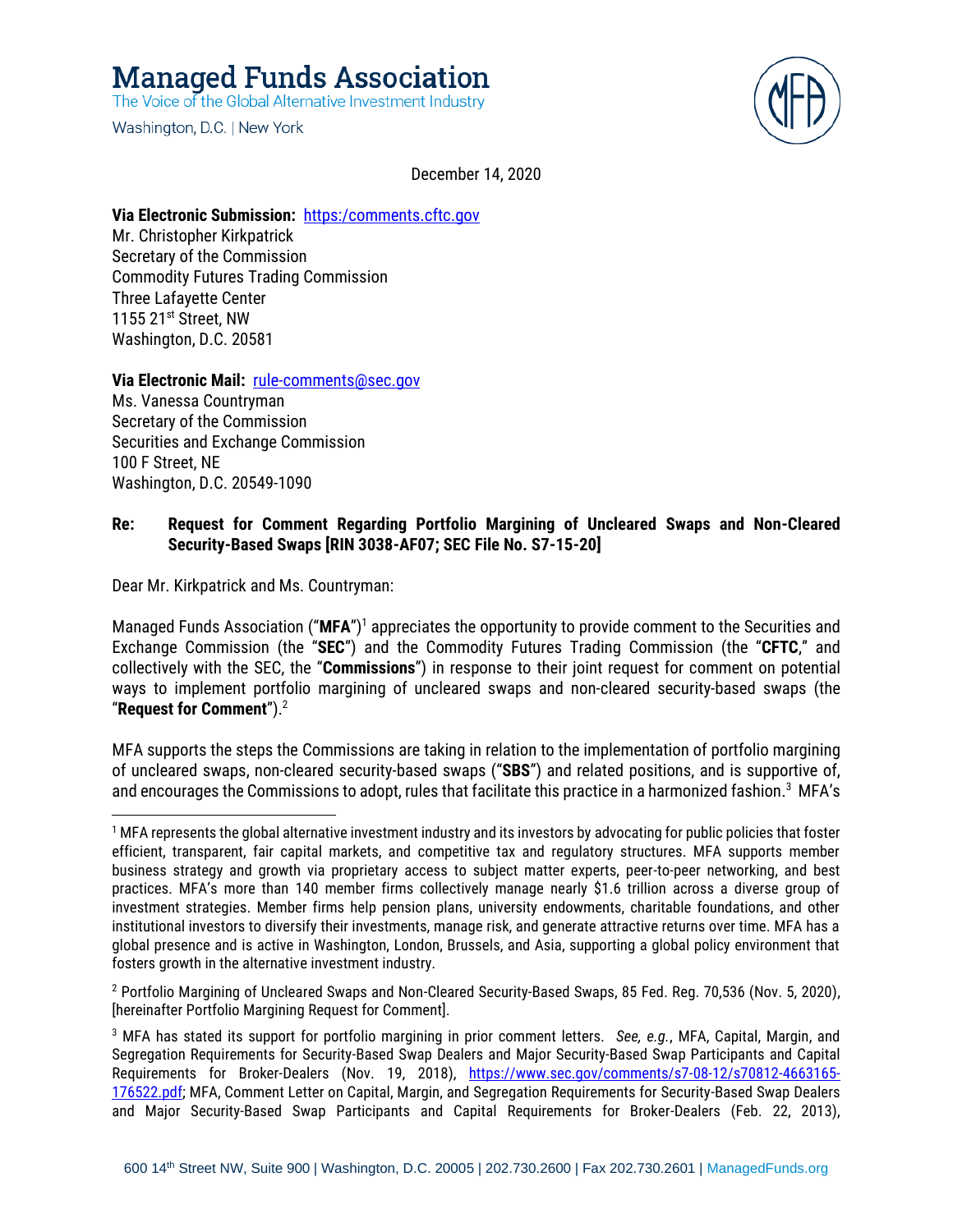Mr. Kirkpatrick Ms. Countryman December 14, 2020 Page 2 of 7

membership agrees with, and stands to benefit from, the many advantages of portfolio margining articulated by the Commissions: improved efficiencies in margin calculations with respect to offsetting positions; alignment of margining and other costs more closely with overall risks presented by a customer's portfolio by reducing aggregate amount of collateral required to meet margin requirements; facilitating availability of excess collateral that can be deployed for other purposes; alleviating excessive margin calls; improvements to cash flows and liquidity; and reduced volatility. $4\,$ 

MFA's membership also shares the concerns expressed by the Commissions that measures taken to facilitate portfolio margining must ensure that customer protection, financial stability and other regulatory objectives are appropriately addressed, including potential impacts on margin requirements, the segregation and bankruptcy treatment of uncleared swaps and non-cleared security-based swaps ("**SBS**") in different account types and entities.<sup>5</sup> Our members are customers to CFTC-regulated swap dealers ("**SDs**") and SEC-regulated security-based swap dealers ("**SBSDs**") and our members are fiduciaries to the investors whose money they manage. Therefore, it is critical that in implementing any portfolio margining regime the Commissions reduce the risks that our private fund manager members and their respective investors may encounter and strengthen the protections available to them.

#### **I. Executive Summary**

As the Commissions consider portfolio margining of uncleared swaps and non-cleared security-based swaps, MFA makes the following recommendations:

- A. Preserve the important customer protection benefits afforded under the CFTC initial margin regulations with respect to uncleared swaps.
- B. Ensure that the Commissions, in adopting any portfolio margining regime, provide guidance to market participants on the applicable bankruptcy regimes, as well as require Dealers to disclose to customers how claims to recover assets may be treated in an insolvency.
- C. Provide clarity on the types of dealer entities eligible to offer portfolio margining.
- D. Require dealers to provide transparency on portfolio margining models to allow customers to independently plan, predict and calculate the margin needed under different market conditions as this will reduce systemic risk.
- E. Adopt a portfolio margining framework that allows offsetting exposures with respect to both variation margin and initial margin to enhance margining efficiency and customer protection.

[https://www.sec.gov/comments/s7-08-12/s70812-28.pdf;](https://www.sec.gov/comments/s7-08-12/s70812-28.pdf) MFA, Comment Letter on Proposed Notice of Proposed Rulemaking on Margin and Capital Requirements for Covered Swap Entities (Nov. 26, 2012), [https://www.regulations.gov/contentStreamer?documentId=OCC-2011-0008-](https://www.regulations.gov/contentStreamer?documentId=OCC-2011-0008-0118&attachmentNumber=1&contentType=pdf) [0118&attachmentNumber=1&contentType=pdf.](https://www.regulations.gov/contentStreamer?documentId=OCC-2011-0008-0118&attachmentNumber=1&contentType=pdf)

<sup>4</sup> Portfolio Margining Request for Comment, 85 Fed. Reg. at 70,537.

<sup>5</sup> *Id.*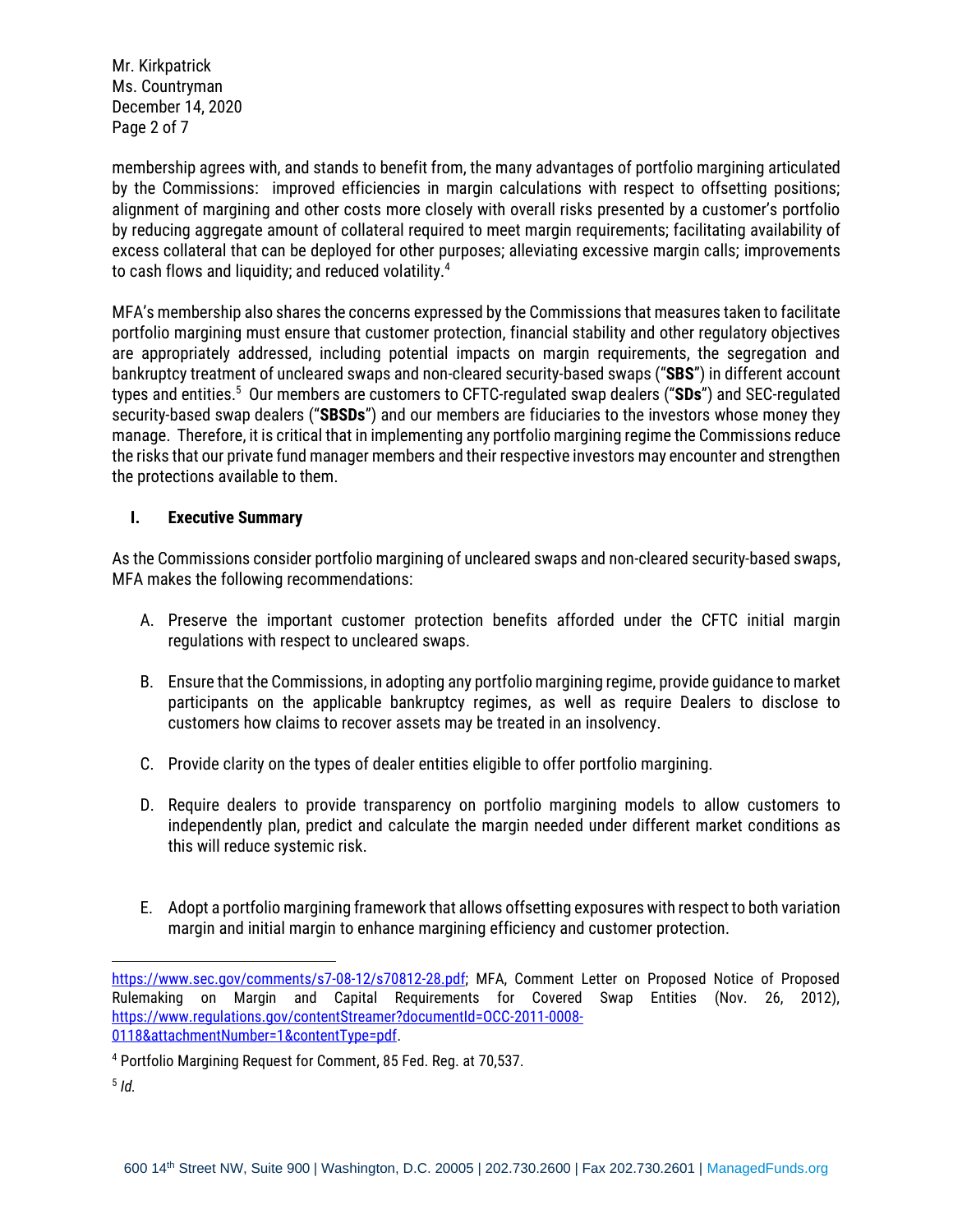- F. Allow customers to opt-out of portfolio margining as some may prefer to margin positions on a standalone basis.
- G. Coordinate with U.S. Prudential Regulators to adopt, where possible, a consistent regulatory approach to portfolio margining, which will reduce regulatory complexity and facilitate compliance.
- H. Align the SEC's margin rule compliance date (currently, October 6, 2021) with the CFTC's and the U.S. Prudential Regulators' final (Phase 6) phase-in date for initial margin requirements, set for September 1, 2022, to facilitate compliance, ease regulatory burden, and provide the Commissions with additional time to consider their approach to offering portfolio margining solutions.

#### **II. MFA Comments**

A. Preservation of Customer Protection Benefits Under the CFTC's Initial Margin Regulations with respect to Uncleared Swaps

The Request for Comment highlights material differences in the margin regulations promulgated by the CFTC and the SEC.<sup>6</sup> Most notably, CFTC's margin rule for uncleared swaps (the "**CFTC Margin Rule**")<sup>7</sup> includes two key elements that are not contained in the SEC's parallel margin rule for non-cleared SBS (the "**SEC Margin**  Rule<sup>")8</sup>: (i) the requirement for SDs to post initial margin to certain of their counterparties, and (ii) the requirement for initial margin posted to or by an SD to be held by an independent third-party custodian and not be rehypothecated. As a result of this distinction, the CFTC Margin Rule offers material advantages to MFA members over the SEC Margin Rule. The benefits of bilateral posting and third-party segregation for initial margin under the CFTC Margin Rules reduce a customer's counterparty risk with respect to initial margin posted in connection with uncleared swap transactions. In contrast, the SEC's one-way posting regime and the lack of an independent segregated account for initial margin, offer significant advantages to the SBSD. $^9$ 

As a result, MFA is concerned that any portfolio margining regime that does not preserve these important customer protections could increase the potential for counterparty risk. MFA therefore urges the

<sup>6</sup> *Id.*

<sup>7</sup> Margin Requirements for Uncleared Swaps for Swap Dealers and Major Swap Participants, 81 Fed. Reg. 636 (Jan. 6, 2016), [https://www.govinfo.gov/content/pkg/FR-2016-01-06/pdf/2015-32320.pdf.](https://www.govinfo.gov/content/pkg/FR-2016-01-06/pdf/2015-32320.pdf)

<sup>&</sup>lt;sup>8</sup> Capital, Margin, and Segregation Requirements for Security-Based Swap Dealers and Major Security-Based Swap Participants and Capital and Segregation Requirements for Broker-Dealers, 84 Fed. Reg. 43,872 (Aug. 22, 2019), <https://www.govinfo.gov/content/pkg/FR-2019-08-22/pdf/2019-13609.pdf> [hereinafter SEC Final Capital, Margin, and Segregation Release].

<sup>&</sup>lt;sup>9</sup> As noted in the Request for Comment, when adopting the SEC Margin Rule the SEC stated that "[r]equiring nonbank SBSDs to deliver initial margin could impact the liquidity of these firms" and that "[d]elivering initial margin would prevent this capital of the nonbank SBSD from being immediately available to the firm to meet liquidity needs." The SEC further stated that, "[i]f the delivering SBSD is undergoing financial stress or the markets more generally are in a period of financial turmoil, a nonbank SBSD may need to liquidate assets to raise funds and reduce its leverage" and that "[a]ssets in the control of a counterparty would not be available for this purpose." Portfolio Margining Request for Comment, 85 Fed. Reg. at 70,537 (citing SEC Final Capital, Margin, and Segregation Release, 84 Fed. Reg. at 43,918).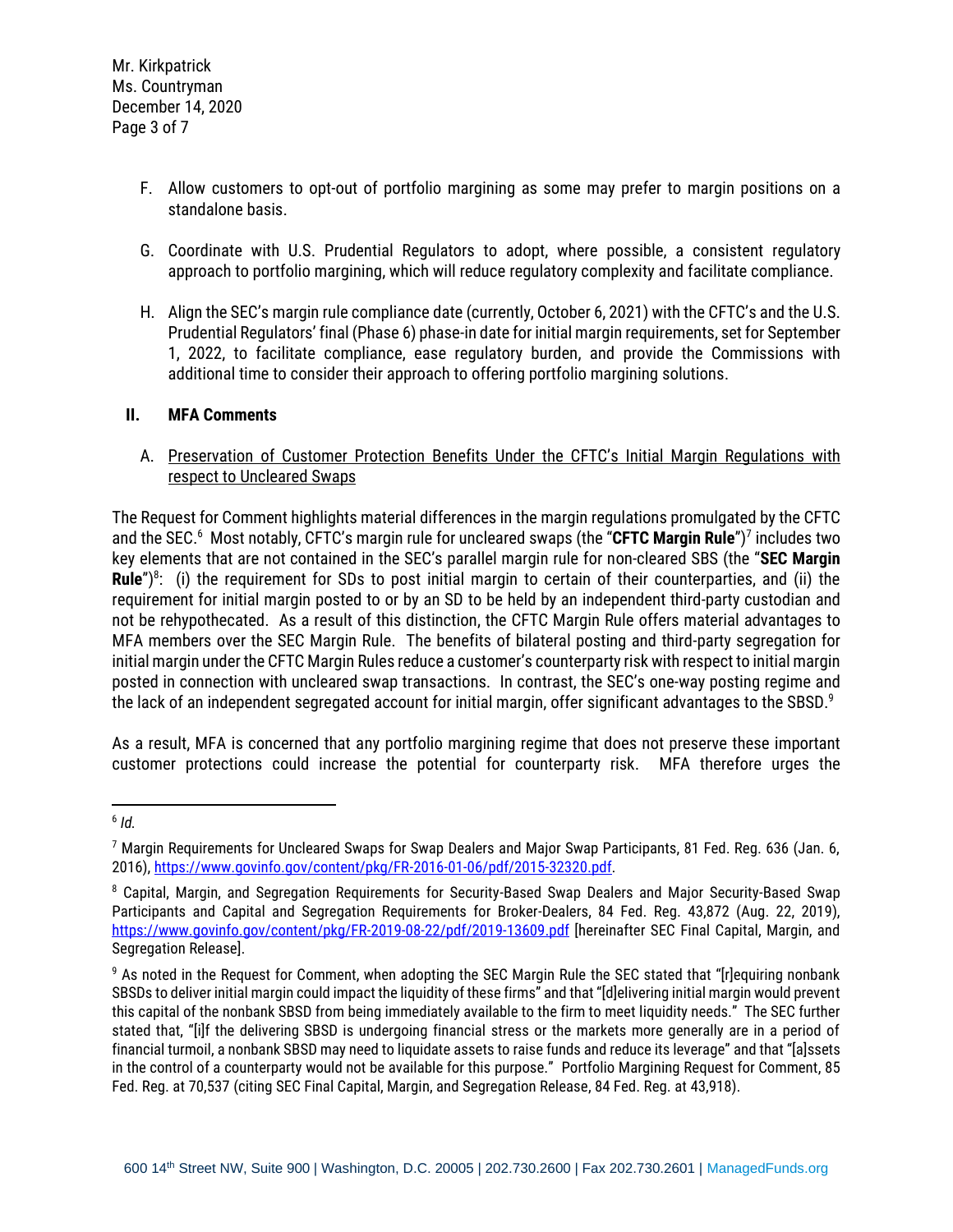Mr. Kirkpatrick Ms. Countryman December 14, 2020 Page 4 of 7

Commissions to adopt a portfolio margining regime that requires bilateral posting and third-party segregation for initial margin with respect to any uncleared swaps included in a portfolio margined account. MFA does not believe that requiring these protections with respect to uncleared swaps would undermine the benefits of portfolio margining. Related to this, MFA does not support a portfolio margin regime that would potentially enable a SBSD, broker-dealer ("**BD**"), SD, futures commission merchant ("**FCM**") or other regulated entity (any such entity a "**Dealer**") offering portfolio margining to have optionality with respect to the initial margin regime applicable with respect to uncleared swaps because this creates a risk that customers choosing to post to a portfolio margined account will only be able to do so if they sacrifice the benefits of the CFTC regime for their uncleared swap transactions.<sup>10</sup>

Accordingly, MFA recommends that the Commissions, in considering a harmonized portfolio margining regime, preserve the important customer protection benefits afforded under the CFTC initial margin regulations with respect to uncleared swaps.

# B. Transparency on Applicable Bankruptcy and Customer Protection Regimes

In the Request for Comment, the Commissions inquire about the customer protection benefits of portfolio margining in various account types relative to other account types. While each of these different account types has its advantages, of paramount concern to MFA members is development of a portfolio margining regime that offers clarity and transparency on which bankruptcy and customer protection regimes apply to assets held in a particular portfolio margined account (whether a securities account, SBS account, a swap account or some other account) and full disclosure of how these assets will be treated in the event of a Dealer insolvency.

One potential risk to MFA members in posting collateral to a portfolio margined account is the risk that assets held in a portfolio margined account may be subject to multiple insolvency regimes, each with conflicting rules and procedures governing a customer's ability to recover its assets in the event of an insolvency. Multiple layers of insolvency regimes make it very difficult for a customer to be able to understand and manage its counterparty insolvency risk with respect to collateral it has posted. For example, consider a customer with a portfolio of uncleared swaps, non-cleared SBS and cash market securities positions held in a securities account by a Dealer that is registered as an SB, SBSD and BD. Would all of the collateral in such an account be subject to recovery under SIPA, or would the claims be apportioned among multiple insolvency regimes? If the latter, MFA would prefer a portfolio margining regime that enables a customer to track the portion of its assets which would be subject to a claim under SIPA versus any other applicable customer protection model. To the extent a portion of the collateral in a portfolio margined account constitutes uncleared swaps margin, MFA would appreciate regulatory guidance about whether or how a customer would be expected to take into account any applicable regulatory stay requirement with respect to making a claim for such collateral.

<sup>&</sup>lt;sup>10</sup> While MFA's primary concern in the context of this letter is to preserve the benefits of bilateral margining and initial margin segregation under the CFTC's Initial Margin Rules, we also want to highlight the operational and legal complexities created for swaps and SBS customers to accommodate the significant differences between the two initial margin regimes. MFA also notes that the SEC's initial margin regime differs not only from the CFTC's, but also from the global margin framework adopted by the Basel Committee on Banking Supervision (BCBS) and the International Organization of Securities Commissions (IOSCO).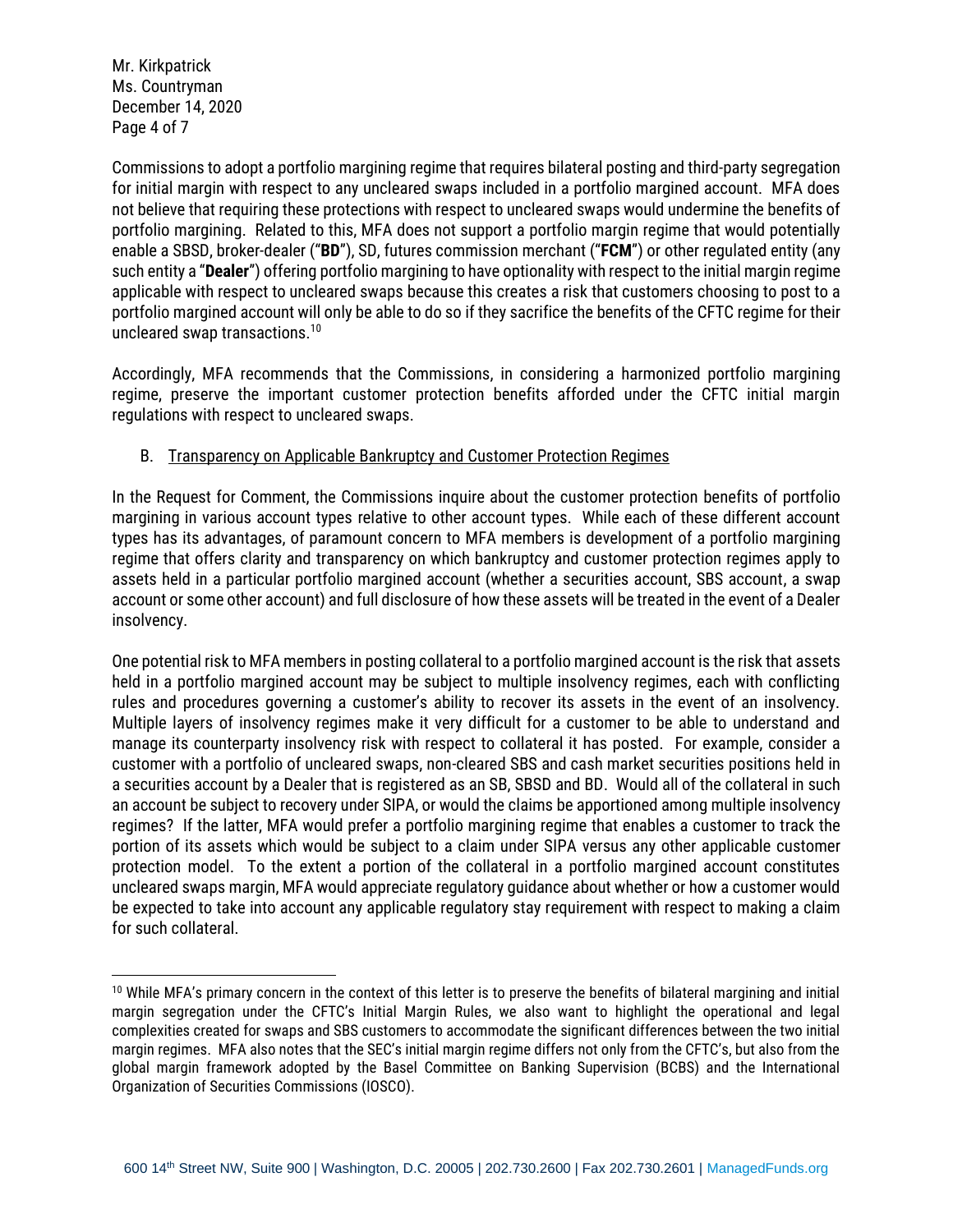Mr. Kirkpatrick Ms. Countryman December 14, 2020 Page 5 of 7

Accordingly, MFA urges the Commissions to ensure that, in adopting any portfolio margining regime, they provide guidance to market participants on the applicable bankruptcy regimes, as well as require Dealers to disclose to customers how claims to recover assets may be treated in an insolvency.

### C. Clarity regarding Dealer Entities Eligible to Offer Portfolio Margining

MFA also encourages the Commissions to provide clarity on the types of Dealer entities that will be eligible to offer portfolio margining. Specifically, MFA would like to understand whether the Commissions contemplate implementing a portfolio margining regime that may be offered by affiliated entities with differing regulatory statuses. For example, are the Commissions contemplating a regime that would allow for portfolio margining of cash market securities positions, uncleared swaps and non-cleared SBS where a customer's cash market securities positions are entered into under a prime brokerage agreement with a BD and its uncleared swaps and non-cleared SBS are entered into under an ISDA Master Agreement with an affiliate of the BD that is registered as both an SD and a SBSD? Or, alternatively, are the Commissions contemplating only making portfolio margining available where a single entity is registered in multiple capacities? Regardless of the approach chosen, MFA reiterates and recommends that, in adopting a portfolio margining regime, it should be made clear to market participants which bankruptcy and customer protection regimes apply.

# D. Transparent Portfolio Margining Models

MFA encourages the Commissions to require transparency about the inputs and other variables used for purposes of calculating the margin requirements under portfolio margining models. Importantly, this will allow fund management customers the ability to understand, plan and predict the amount of margin needed under different market conditions—especially during times of extreme market volatility, and collectively help to reduce systemic risk. A regulatory mandate that portfolio margin models be clear and independently verifiable for either party will enable a fund management customer to review the amount of margin it is posting to determine whether it has posted too much and whether it is getting sufficient credit for any positions that are in the money to it. In addition to ensuring both parties have an opportunity to check that any applicable portfolio margining formula is being applied correctly, a clear and transparent margin formula ensures a customer is always able to require excess margin to be returned promptly. Since any collateral posted in excess of applicable margin requirements is at risk of loss in the event of an insolvency, the ability to monitor and seek return of excess collateral is an important counterparty risk management tool for fund management customers. This is an especially important concern given a fund manager's role as a fiduciary to investors with respect to the assets it manages.

Thus, MFA recommends that the Commissions require dealers to provide transparency on portfolio margining models to allow customers to independently plan, predict and calculate the margin needed under different market conditions.

### E. Clarity regarding whether Portfolio Margining covers Variation Margin, Initial Margin or Both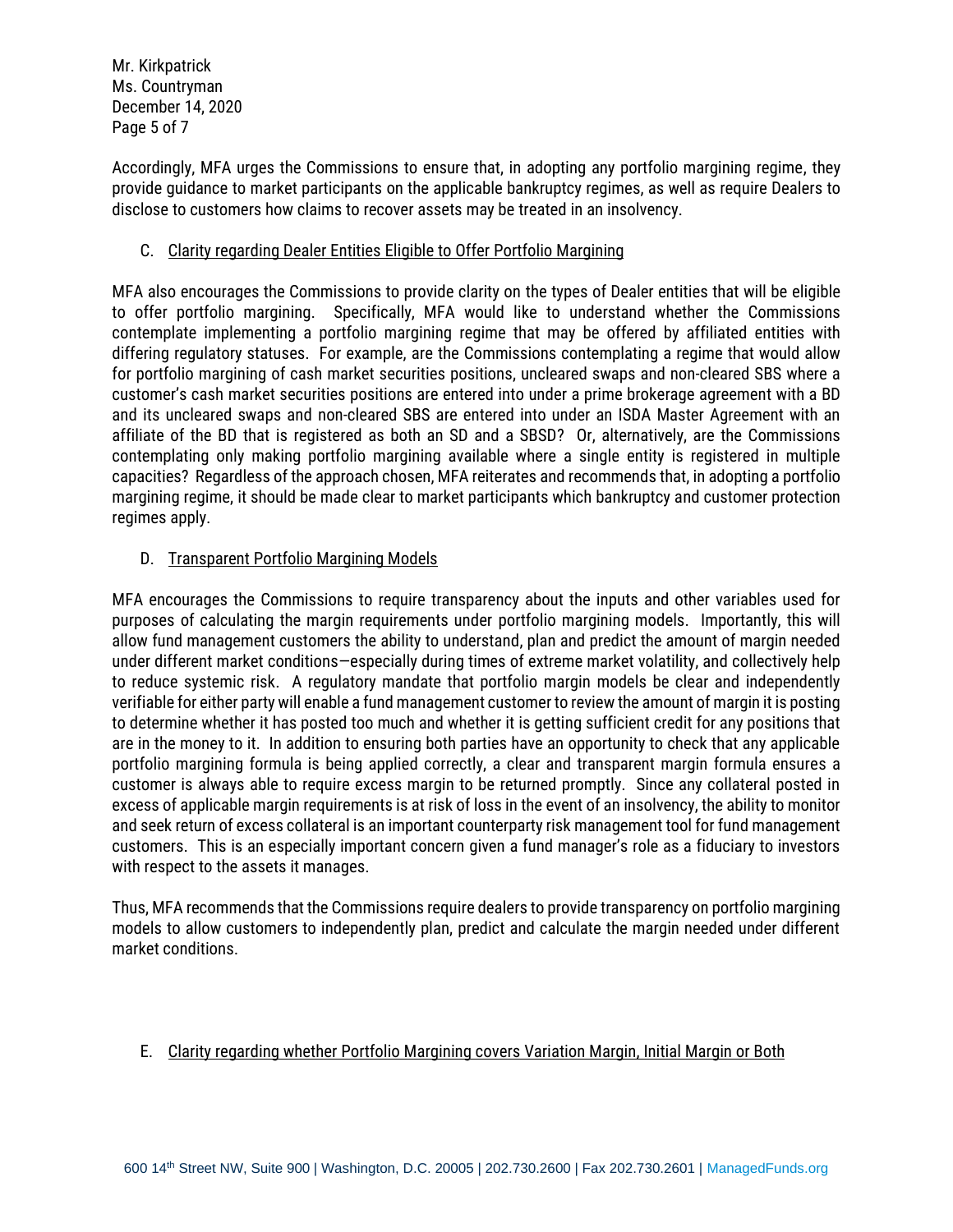Mr. Kirkpatrick Ms. Countryman December 14, 2020 Page 6 of 7

MFA notes that the Request for Comment does not specify whether it contemplates adopting a portfolio margin regime that encompasses initial margin, variation margin or both for uncleared swaps and non-cleared SBS. MFA strongly supports and recommends that the Commissions adopt a portfolio margining framework that allows offsetting exposures with respect to both variation margin and initial margin to enhance margining efficiency and customer protection.

## F. Portfolio Margining to Apply at Customer Election

While MFA greatly appreciates the Commissions moving forward to implement portfolio margining, we note that portfolio margining may not be right for all customers. To that end, we recommend that any portfolio margining regime always be made available at a customer's election. Notwithstanding the many benefits of portfolio margining, there are certain customers who may prefer to margin positions on a standalone basis. Given the potential for lack of transparency about tracking whether customer is posting too much or too little to a portfolio margined account, combined with potential for conflicting customer protection regimes governing recovery of claims in an insolvency, some customers may prefer to have the ability to elect whether the benefits of portfolio margining outweigh the potential risks it presents. While MFA wholeheartedly endorses portfolio margining, we recommend that any portfolio margining framework offer a customer the ability to elect whether it wants to use portfolio margining or not.

# G. Coordination with the U.S. Prudential Regulators

MFA commends the Commissions' efforts to make headway on the implementation of portfolio margining. Without impeding future progress on this effort, MFA encourages the Commissions to continue discussions with the U.S. Prudential Regulators as the Commissions move forward in developing a portfolio margin regime for uncleared swaps and non-cleared SBS, with the goal of finding opportunities to align the Commissions' approach to portfolio margining to any corollary programs adopted by the U.S. Prudential Regulators. A coordinated approach, where possible, will reduce regulatory complexity and facilitate compliance. We are optimistic that efforts to align regulatory approaches to portfolio margining will help to reduce infrastructure costs and operational burdens on customers who must accommodate requirements that vary, not based on the underlying product (be it swaps, SBS, cash equity position or something other) but instead based on the regulatory regime applicable to its Dealer counterparty. Accordingly, MFA recommends that the Commissions coordinate with U.S. Prudential Regulators to adopt, where possible, a consistent regulatory approach to portfolio margining, which will reduce regulatory complexity and facilitate compliance.

### H. Alignment of Compliance Dates

As the Commissions collaborate to further develop a proposal for portfolio margining, we suggest the burdens of implementation for market participants will be greatly reduced if the SEC were to reconcile the compliance date of its margin rule (currently, October 6, 2021) with the final (Phase 6) phase-in date for the initial margin requirements of the CFTC and the U.S. Prudential Regulators on September 1, 2022. The significant operational and infrastructure challenges created for financial end users to comply with the initial margin rules are made even more burdensome as a result of multiple compliance deadlines. Having a single compliance date would facilitate compliance and ease regulatory burden. In addition, to the extent any final portfolio margining regime results in changes to the margin and segregation requirements for uncleared swaps and non-cleared SBS, this alignment would give market participants sufficient time to take these into consideration as they prepare documentation, infrastructure and other accounts to ensure their collateral